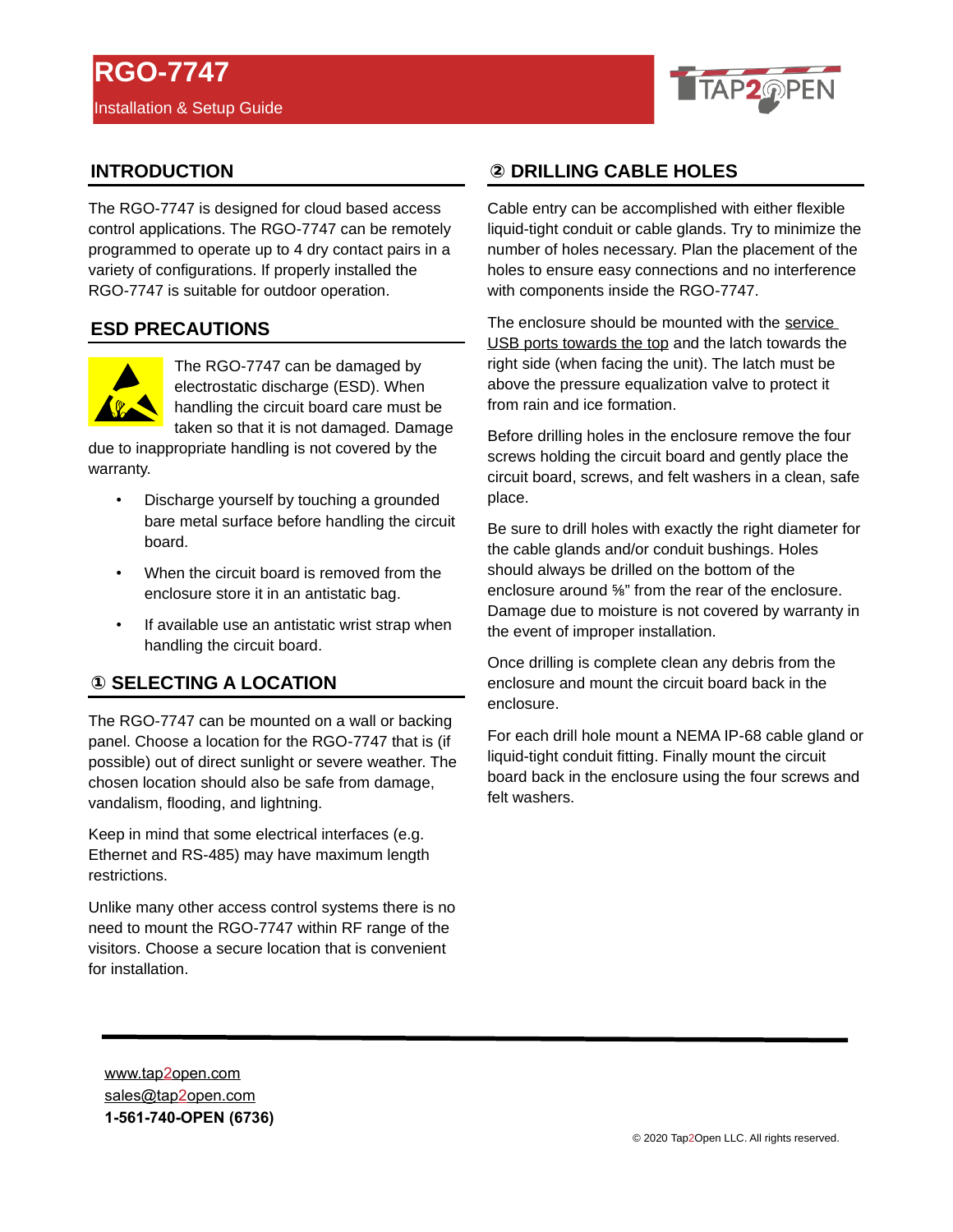# **RGO-7747** Installation & Setup Guide



# **③ MOUNTING MOUNTING**

To attach the mounting brackets, turn the enclosure such that the backside is visible. Place the mounting brackets over the octagon bosses either horizontally, diagonally, or vertically (see Figure 1). Fasten them with the  $\frac{1}{4}$ "-20 x 0.25", countersunk Phillips drive screws (torque limit = 30 in. lbs.).

Using the holes in the mounting brackets secure the enclosure vertically to the chosen mounting surface.



*Fig 1: Mounting bracket*

# **④ WIRING THE DRY CONTACTS WIRING THE DRY CONTACTS**

The RGO-7747 provides 4 dry contact connectors labeled P1 through P4. Each connector provides normally open (N.O.) and normally closed (N.C.) contacts rated for 10 A at 120 VAC (8 A at 30 VDC).

Most installations will use the normally open (N.O.) and common (COM) contacts. All of the dry contact terminals can perform a variety of functions and no special assignments are necessary. If a device requires a double-pole dry contact attach each pole to a separate dry contact pair. The service provider can configure several relays to operate in unison.

For each slave device (i.e. gate operator) choose one of the contact sets to operate that device (P1 through P4). Using a provided 3-pin Phoenix plug:

- 1. Use wire strippers to remove a portion of the cable jacket.
- 2. Remove at least  $\frac{1}{5}$ " (5mm) from the insulation of each wire.
- 3. Insert the wires into the correct terminal on the included Phoenix plug (see Fig. 2)
- 4. Tighten the screws to secure the wires. Do not use high-torque devices as this may damage the screws and/or connector block.



*Fig 2: Connector Wiring*

For devices that require an interruption in the path when activated (such as some magnetic door seals) use the normally closed (N.C.) terminal instead of normally open (N.O.).

Depending on the customer setup the relay may be inverted in software. This means the relay is deenergized when entry is requested rather than energized. In this configuration the opposite terminal is used (e.g. N.C. instead of N.O). This configuration means a loss of power to the RGO-7747 will result in the entrance being held open.

**IMPORTANT:** When controlling gates such as barrier or swing gates it is important to ensure that the dry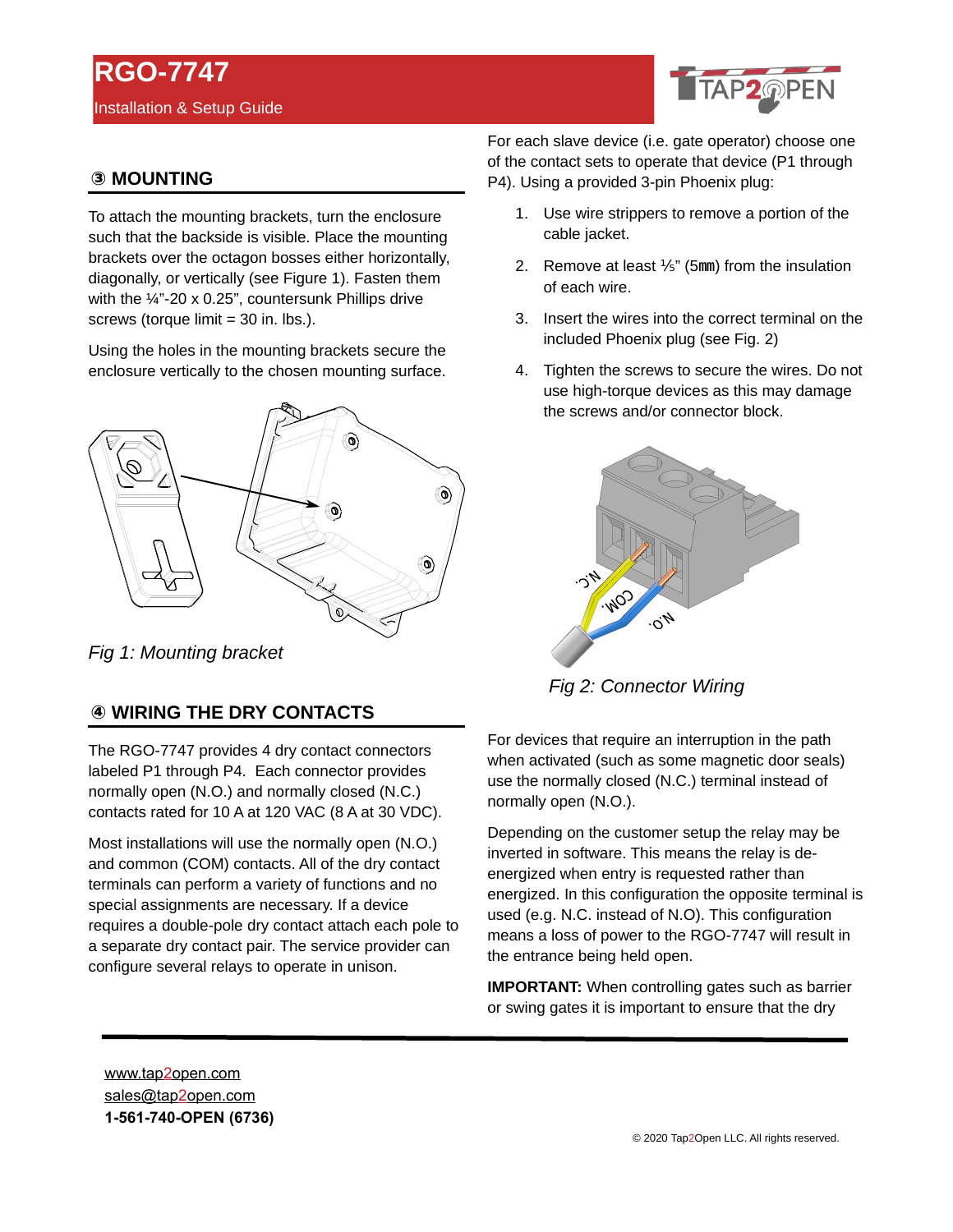# **RGO-7747**

#### Installation & Setup Guide

contacts being used are not conditional on the presence of a vehicle to open the gate.

There is also a software "hold open" function that should be accounted for. If holding the dry contacts in the active state will keep the gate from closing then no further action is necessary. If a separate input is required to hold the gate open and this feature is desired then simply wire the additional input to a different relay output. The software can then be configured to use a separate relay for the "hold open" functionality.

#### **⑤ POWER SUPPLY WIRING POWER SUPPLY WIRING**

The RGO-7747 requires 12-30Vdc at 10W. DC power can be derived from a gate operator or external power supply. If battery backup power is required then an external battery backup power supply should be used.

Optionally a power supply module can be fitted inside the RGO-7747 enclosure to convert 100-240Vac to the required DC. This option requires that this step be performed in accordance with all national and local electrical and building codes. Consult a qualified electrician if necessary. For some installations an optional power cord may be fitted to the RGO-7747 for simplified installation.

As with the dry contacts use a 3 position Phoenix plug to provide power and a protective earth ground labeled SHIELD. Failure to wire SHIELD will void the warranty!

If you have an isolated power supply then it is recommended to tie SHIELD to GND in addition to a proper protective earth ground.

#### OPTIONAL: RS-485 NETWORK WIRING

The RGO-7747 includes an RS-485 interface to communicate with accessories such as keypads and relay extension modules.

RS-485 is a 3 wire interface consisting of a ground and a shielded twisted pair that is used to transmit and



**NOTE:** When shielded cable is used then it is very important that ONLY ONE END of the shield (drain) is grounded Otherwise a ground loop will be created resulting in noise and possible data corruption. The other shield should simply be cut at the same place the jacket is cut and not electrically connected to anything. It is recommended to use heat shrink over the shield on the non-connected end.

The on-board RS-485 interface includes software controllable network termination and biasing. Please consult with your Tap2Open representative to ensure the proper configuration for your installation.

If necessary the RGO-7747 enclosure can also be used to house small components (e.g. bridge rectifiers, DC-DC converters, etc) as well as splices. It is important however to limit the amount of additional components in the enclosure to 15% of the free air volume. Failure to do so will void the warranty due to the reduced cooling ability of the enclosure.

# **⑥ CONNECTIVITY & PROGRAMMING CONNECTIVITY & PROGRAMMING**

The RGO-7747 can be fitted at the factory with an optional LTE cellular modem. In this case the unit will arrive pre-programmed with no need to perform any further steps in this section.



**Note:** When inserting Ethernet & USB connectors be sure to hold the connector to avoid stressing or flexing the circuit board!

If Internet connectivity is being provided via 802.11 (WiFi) then a text file, named  $\text{wifi.txt}$ , containing the network information must be written. See the section on configuring 802.11 for the format of this file. If Ethernet (and DHCP) is being used then no additional configuration is necessary beyond running an Ethernet cable with an appropriate cable gland.

Programming is accomplished with a USB flash drive.

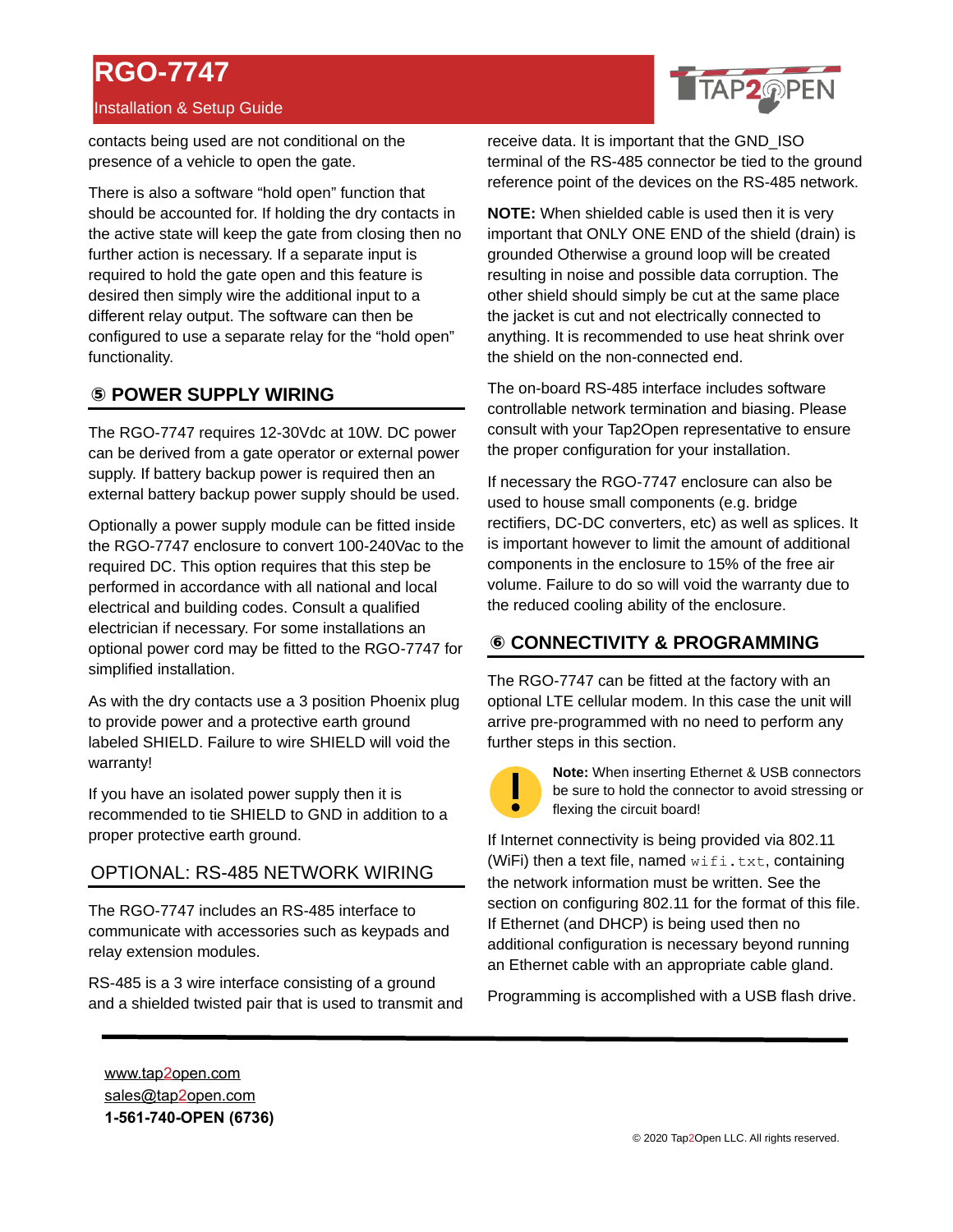# **RGO-7747**

### Installation & Setup Guide

TAP2@PEN

To identify itself uniquely the device requires an X.509 digital certificate. This file, named client.pem, will be provided as part of the service subscription. This file should be placed in the root directory of a FAT formatted USB flash drive. If necessary  $\text{wifi.txt}$ should also be placed in the root directory of the USB flash drive along with client.pem.

Ensure power is applied followed by setting the power switch to "ON." Wait around 30-40 seconds for the system to initialize. As the system boots the display will show "b" (for bootloader) followed by "L" as it loads the software. Once the system has booted the display will show "U" (for Unconfigured) if it is not configured or a variety of other indicators as it tries to connect.

Once the display no longer shows "L" insert the USB flash drive containing the configuration files (above) into any of the front-facing USB ports and wait for at least 30 seconds.

Remove the USB flash drive. After successful programming the blue LED should be on solid (not blinking) indicating the RGO-7747 is connected to Tap2Open and is ready for operation.

If the unit does not eventually connect then check your configuration. If any mistakes were made the USB flash drive can simply be re-inserted and the RGO-7747 will store the new configuration.

**NOTE:** The USB flash drive is not required for operation. Once the RGO-7747 is operational the files on the USB flash drive should be erased for security reasons.

# OPTIONAL: CONFIGURING 802.11 (WiFi)

When Internet connectivity to the RGO-7747 is to be provided by 802.11 (WiFi) the programming step 6 (above) requires an additional file, named  $\text{wifi.txt.}$ This file contains the SSID (name) and password for the wireless network(s).

**NOTE:** The RGO-7747 only supports 2.4GHz wireless networks due to signal strength and range limitations of 5GHz 802.11.

You can create this file using any application that produces plain ASCII text files. On Microsoft Windows computers NOTEPAD can be used to prepare wifi.txt.

For a wireless network using WPA2 and TKIP security add the following lines to a blank file named wifi.txt for each network:

> network={ ssid="NETWORK NAME" psk="PASSWORD" }

Ensure that the lines are formatted exactly as above, including spaces. Separate multiple network entries with a blank line.

For other 802.11 security mechanisms consult technical support for the proper formatting of wifi.txt.

Prior to power on, insert the 802.11 interface module into any of the USB ports on the RGO-7747.

# **⑦ SECURING THE LID / FINISHING UP SECURING THE LID / FINISHING UP**

Once operation of the RGO-7747 has been verified close the enclosure door and secure it with the latch. Install the four #10-32 x ¾" stainless steel screws in the four holes around the perimeter of the door. Torque no tighter than 15 in. lbs.

Ensure that any holes drilled into the enclosure in step 2 are properly sealed with silicone caulk if necessary.

**NOTE:** Do not seal or paint the pressure vent on the lower right vertical wall! This vent prevents condensation inside the RGO-7747 and must be able to breathe.